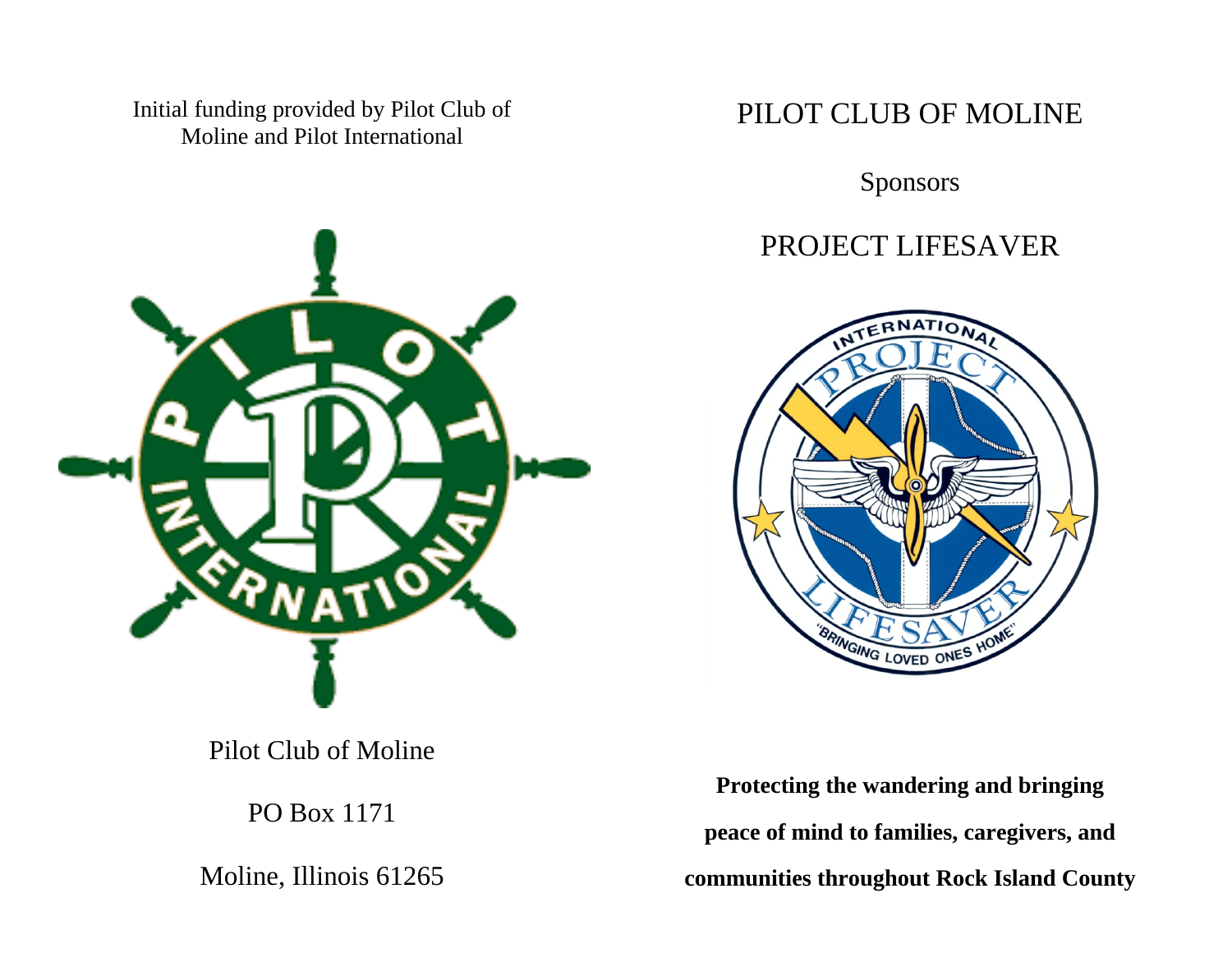Project Lifesaver's mission is to use state-ofthe-art technology in assisting caregivers of victims of Alzheimer's and other Related Mental Dysfunction Disorders (ARMD) and victims who become lost. These victims include the elderly and even the youngest in our community who are afflicted with Downs Syndrome and Autism. There are no boundaries – no one is immune.

**Project Lifesaver** began in Chesapeake, Virginia and is now in 21 states and Canada. Over 1,000 successful searches have been conducted.

Search history indicates that many wanderers are located in mere minutes of notification. The time saved in these searches translates not only in relief of anxiety for the caregivers, but savings in time and money/community resources.

**How It Works:** A personalized radio transmitter bracelet is placed on a person who may tend to wander.

These transmitters assist caregivers and local emergency agencies in locating those who cannot help themselves.

» Transmitters are placed on those enrolled, and daily/monthly maintenance is performed.

» When a person wanders, the caregiver notifies local law enforcement and a search is initiated using trained and certified tracking personnel.

**Cost:** The initial cost is approximately \$360 for the first year (including a transmitter, battery tester, 5-year warranty, 12 batteries, and bands). Following years, a \$10.00 monthly maintenance fee for battery and band replacement is charged. Payment plans or scholarships may be available.

**Interested caregivers should contact the Rock Island County Sheriff's Office at 309-558-3900 to enroll in the program.**